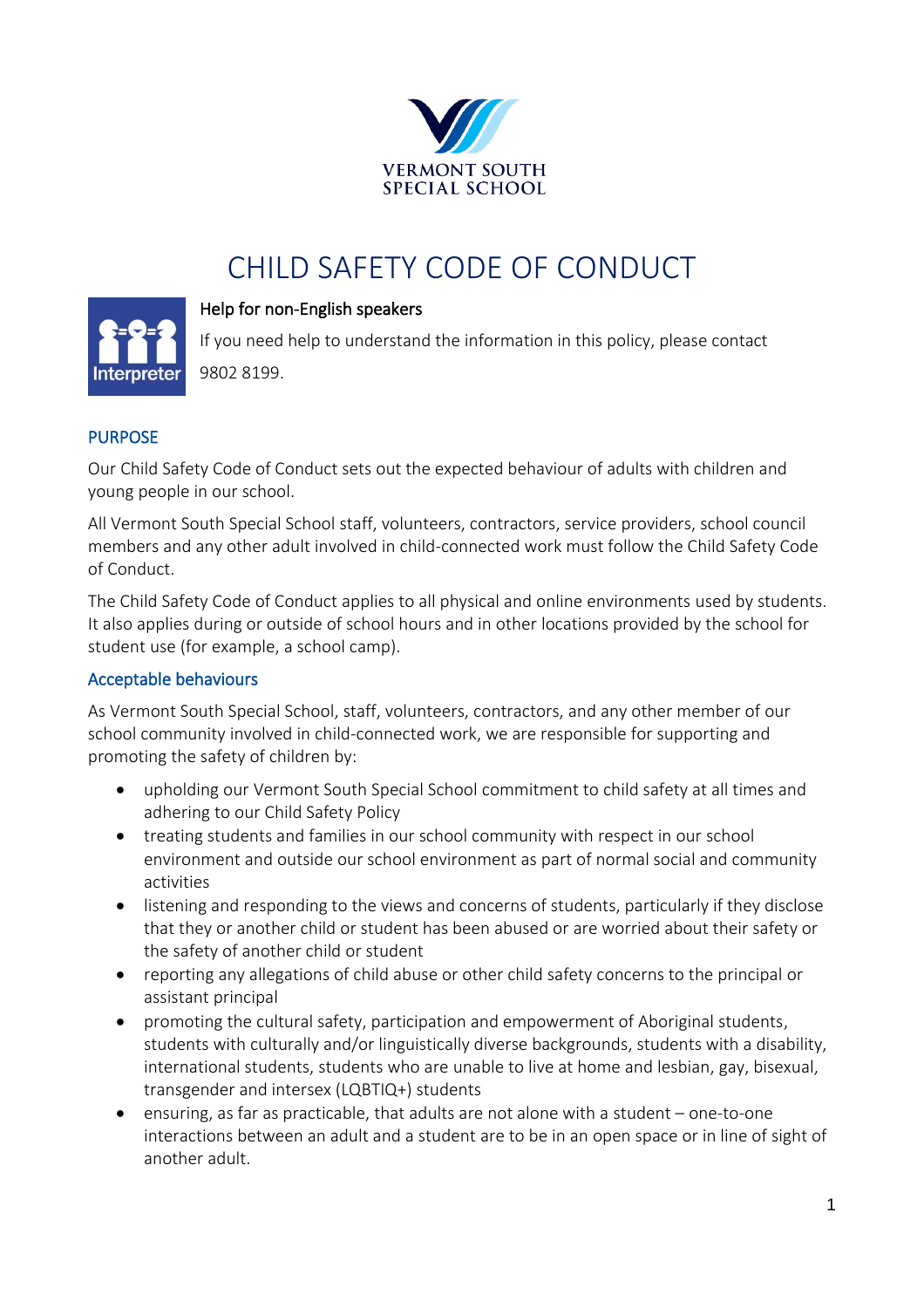- understanding and complying with all reporting and disclosure obligations (including mandatory reporting) in line with our Child Safety Responding and Reporting policy and procedures [https://www.vermont-south-ss.vic.edu.au/our-school/#policies](https://aus01.safelinks.protection.outlook.com/?url=https%3A%2F%2Fwww.vermont-south-ss.vic.edu.au%2Four-school%2F%23policies&data=05%7C01%7CClare.Merison%40education.vic.gov.au%7C6ba670ff511f4f532adb08da3c59d660%7Cd96cb3371a8744cfb69b3cec334a4c1f%7C0%7C0%7C637888653783038577%7CUnknown%7CTWFpbGZsb3d8eyJWIjoiMC4wLjAwMDAiLCJQIjoiV2luMzIiLCJBTiI6Ik1haWwiLCJXVCI6Mn0%3D%7C3000%7C%7C%7C&sdata=BaAWZu4g1EDS3fOONNzckC9xj1gZliD8ihThQNRpZ2A%3D&reserved=0) and the [PROTECT Four Critical Actions.](https://www.education.vic.gov.au/Documents/about/programs/health/protect/FourCriticalActions_ChildAbuse.pdf)
- if child abuse is suspected, ensuring as quickly as possible that the student(s) issafe and protected from harm.

### Unacceptable behaviours

As Vermont South Special School, staff, volunteers, contractors and member of our school community involved in child-connected work we must not:

- ignore or disregard any concerns, suspicions or disclosures of child abuse or harm
- develop a relationship with any student that could be seen as favouritism or amount to 'grooming' behaviour (for example, by offering gifts)
- display behaviours or engage with students in ways that are not justified by the educational or professional context
- ignore an adult's overly familiar or inappropriate behaviour towards a student
- discuss intimate topics or use sexualised language, except when needed to deliver the school curriculum or professional guidance
- treat a child or student unfavourably because of their disability, age, gender, race, culture, vulnerability, sexuality or ethnicity
- communicate directly with a student through personal or private contact channels (including by social media, email, instant messaging, texting etc) except where that communication is reasonable in all the circumstances, related to schoolwork or extracurricular activities or where there is a safety concern or other urgent matter
- photograph or video a child or student in a school environment except in accordance with the [Photographing, Filming and Recording Students policy](https://www2.education.vic.gov.au/pal/photographing-students/policy) or where required for duty of care purposes
- consume alcohol against school policy or take illicit drugs in the school environment or at school events where students are present
- have contact with any student outside of school hours except when needed to deliver the school curriculum or professional guidance and parental permission has been sought.

## Breaches to the Child Safety Code of Conduct

All Vermont South Special School staff, volunteers, contractors and any other member of the school community involved in child-connected work who breach this Child Safety Code of Conduct may be subject to disciplinary procedures in accordance with their employment agreement or relevant industrial instrument, professional code or terms of engagement.

In instances where a reportable allegation has been made, the matter will be managed in accordance with the Department of Education and Training Reportable Conduct Scheme Policy and may be subject to referral to Victoria Police.

All breaches and suspected breaches of the Vermont South Special School Child Safety Code of Conduct must be reported to the principal and assistant principal.

If the breach or suspected breach relates to the principal, contact the North Eastern Victorian Region on Phone: [1300 333 231](tel:1300333231) or email: [nevr@education.vic.gov.au.](mailto:nevr@education.vic.gov.au)